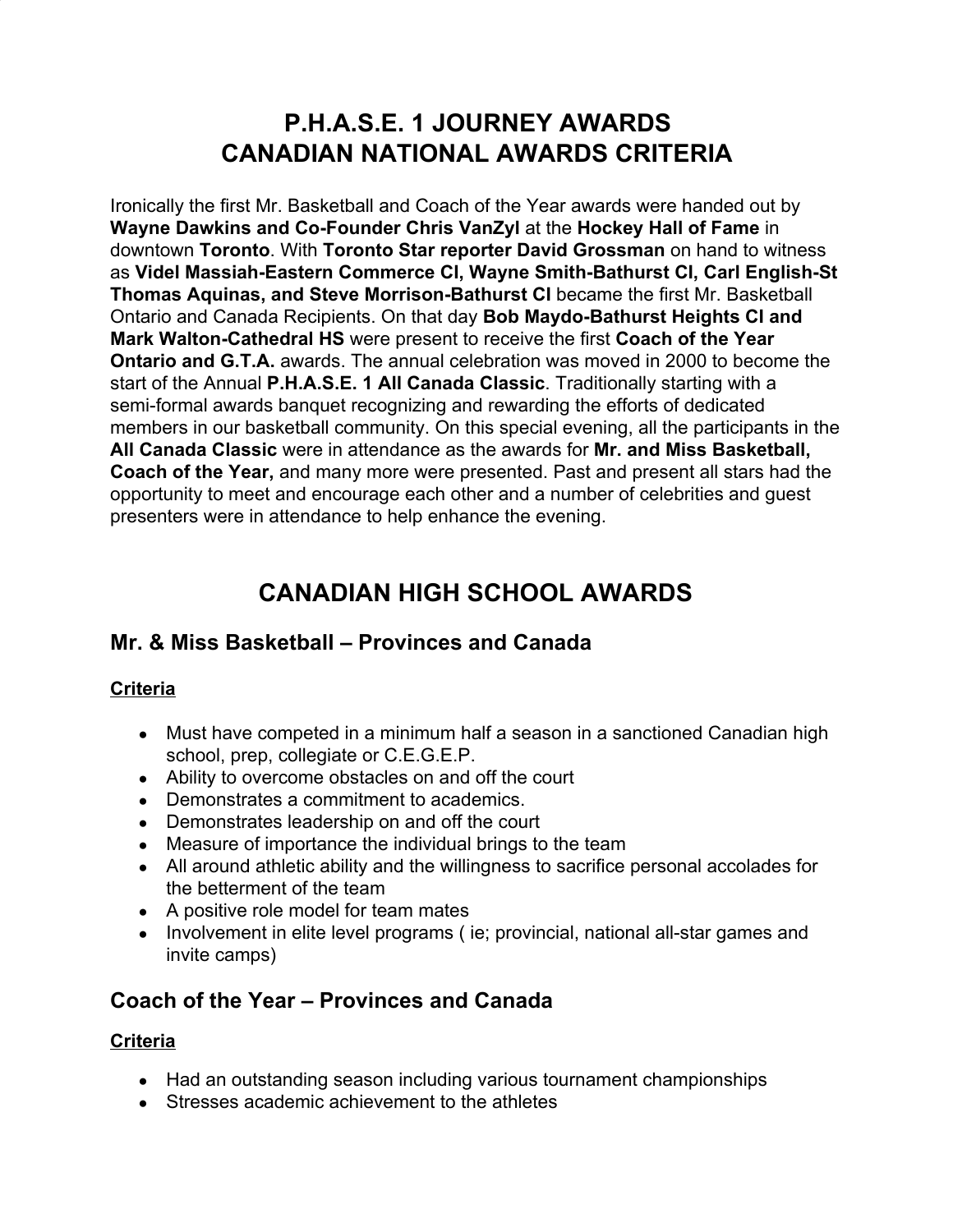- Has a well disciplined team that executes team fundamentals
- A positive role model for the student athletes involved in his programs
- Involvement in basketball in the community year round
- Actively supports the advancement of their student athletes through academics and basketball

### **Team of the Year - High School and Prep Canada**

#### **Criteria**

- Emphasis on player development with visible improvement of individual players
- Had an outstanding season including various tournament championships
- Stresses academic achievement to the athletes
- A well disciplined team that executes team fundamentals
- Has positive role models involved in the programs

## **JOURNEY AWARDS - FAN FAVORITES AWARDS**

## **Player of the Year - Male and Female NCAA, CIS and OCAA**

#### **Criteria**

- Must be a Canadian citizen who has competed in a minimum half a season in a sanctioned post secondary institution anywhere in the world.
- A positive reflection of Canadian basketball culture and development.
- Ability to overcome obstacles on and off the court.
- Demonstrates a commitment to academics.
- Demonstrates leadership on and off the court.
- Individual is of great importance to their team
- All around athletic ability and the willingness to sacrifice personal accolades for the betterment of the team
- A positive role model for team mates
- Recognition from the greater basketball community outside Canada

### **Player of the Year - Male and Female NBA, WNBA, NBDL, International Pro**

#### **Criteria**

- Must be a Canadian citizen who has competed in a minimum half a season in a sanctioned professional league anywhere in the world.
- A positive reflection of Canadian basketball culture and development.
- Ability to overcome obstacles on and off the court.
- Demonstrates a commitment to the Canadian basketball community .